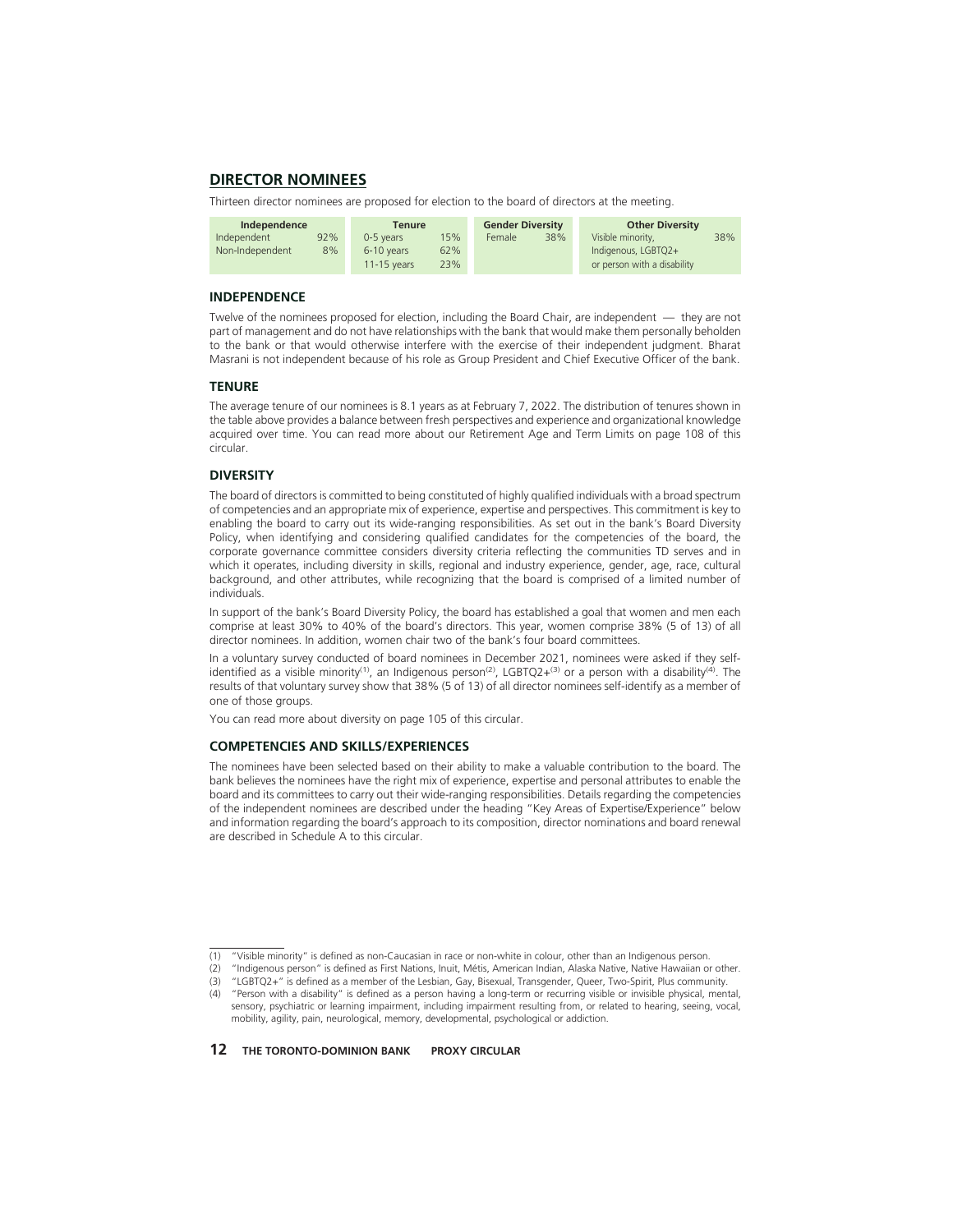### **DIRECTOR PROFILES**

The profiles below provide important information on each director nominee, including information about their experience, expertise, principal place of residence and current bank equity ownership (consisting of common shares beneficially owned, directly or indirectly, or controlled or directed, as well as deferred share units (DSUs) (each equivalent to a common share), as described in greater detail on page 21, credited to each nominee as part of their compensation). The total equity value and amount by which each nominee's bank equity ownership exceeds the nominee's share ownership requirement (SOR) is based on the bank's stock price at the end of the preceding calendar year and is presented in Canadian dollars. SOR is described further under the heading "Director Share Ownership Requirement" in the "Director Compensation" section of this circular.



Ms. Brant, has been a Partner at Borden Ladner Gervais LLP ("BLG") since 2019. Prior to that she was a Partner at Dickinson Wright LLP and Willms & Shier Environmental Lawyers LLP. Ms. Brant holds a JD from the University of Toronto and a BA in Environmental Studies, Urban and Regional Planning from the University of Waterloo.

|                                               | <b>Key Areas of Expertise/Experience</b>                                                                                                                                  |                         |             |                                                   |                    |                                                                    |                                   |                                                    |
|-----------------------------------------------|---------------------------------------------------------------------------------------------------------------------------------------------------------------------------|-------------------------|-------------|---------------------------------------------------|--------------------|--------------------------------------------------------------------|-----------------------------------|----------------------------------------------------|
|                                               | • Government/Public Affairs<br>• Environmental, Social and<br>• Operational Excellence<br>• Risk Management<br>• Legal/Regulatory<br>Governance<br>• Executive Leadership |                         |             |                                                   |                    |                                                                    |                                   |                                                    |
| <b>Cherie Brant</b><br>Age: 47                | Fiscal 2021                                                                                                                                                               |                         |             | <b>Board and Committee Meeting Attendance for</b> |                    | <b>Other Public Company Directorships</b><br>(for past five years) |                                   |                                                    |
| Tyendinaga Mohawk<br>Territory, ON,<br>Canada | Board <sup>(9)</sup><br>Risk <sup>(9)</sup><br>Combined Total                                                                                                             |                         | $2$ of $3$  | 3 of 3<br>$5$ of $6$                              | 100%<br>67%<br>83% | • Hydro One (2018 - present)                                       |                                   |                                                    |
| Independent<br>Director since August<br>2021  | <b>Equity Ownership</b><br>Year <sup>(1)</sup>                                                                                                                            | Common<br><b>Shares</b> | <b>DSUs</b> | Total<br><b>Common Shares</b><br>and DSUs         |                    | <b>Total Value of</b><br><b>Common Shares</b><br>and $DSUs(3)$     | Amount<br>Exceeding<br><b>SOR</b> | Total as a<br><b>Multiple of</b><br>$SOR^{(1)(8)}$ |
|                                               | 2022                                                                                                                                                                      | 1.526                   | 2.087       | 3.613                                             |                    | \$350.389                                                          | $$$ (384.611)                     | 0.48                                               |



**Amy W. Brinkley**

Age: 66 Charlotte, NC, USA

*Independent*

Director since September 2010

Results of 2021 vote: 99.5% in favour

Ms. Brinkley, Consultant, is owner and founder of AWB Consulting, LLC, an executive advising and risk management consulting firm. She is the former Global Risk Executive at Bank of America and a former director of the Institute of International Finance, Inc. Ms. Brinkley holds an undergraduate degree in interdisciplinary studies from the University of North Carolina.

#### **Key Areas of Expertise/Experience**

- Environmental, Social and Governance
- Legal/Regulatory • Operational Excellence
- Risk Management
	- Executive Compensation
- Executive Leadership • Financial Services
- 

| $\bullet$ | Talent Management &   |  |
|-----------|-----------------------|--|
|           | Evecutive Compensatio |  |

| <b>Board and Committee Meeting Attendance for</b><br>Fiscal 2021                   |                                                               | <b>Other Public Company Directorships</b><br>(for past five years) |                                                                               |  |
|------------------------------------------------------------------------------------|---------------------------------------------------------------|--------------------------------------------------------------------|-------------------------------------------------------------------------------|--|
| Board<br>Corporate Governance<br>Human Resources<br>Risk (chair)<br>Combined Total | 10 of 10<br>7 of 7<br>6 of 6<br>9 <sub>of</sub> 9<br>32 of 32 | 100%<br>100%<br>100%<br>100%<br>100%                               | • Roper Technologies, Inc. (2015 - present)<br>• Carter's, Inc. (2010 - 2021) |  |

| <b>Equity Ownership</b> |                         |                  | Total                            | <b>Total Value of</b>                 | Amount                     | Total as a                               |
|-------------------------|-------------------------|------------------|----------------------------------|---------------------------------------|----------------------------|------------------------------------------|
| Year <sup>(1)</sup>     | Common<br><b>Shares</b> | $DSUs^{(2)}$     | <b>Common Shares</b><br>and DSUs | <b>Common Shares</b><br>and $DSUs(3)$ | Exceeding<br><b>SOR</b>    | <b>Multiple of</b><br>SOR <sup>(1)</sup> |
| 2022<br>2021            | 2.400<br>2.400          | 70.572<br>65.414 | 72.972<br>67.814                 | \$7.076.825<br>\$4,877,183            | \$6.341.825<br>\$4,202,183 | 9.63<br>7.23                             |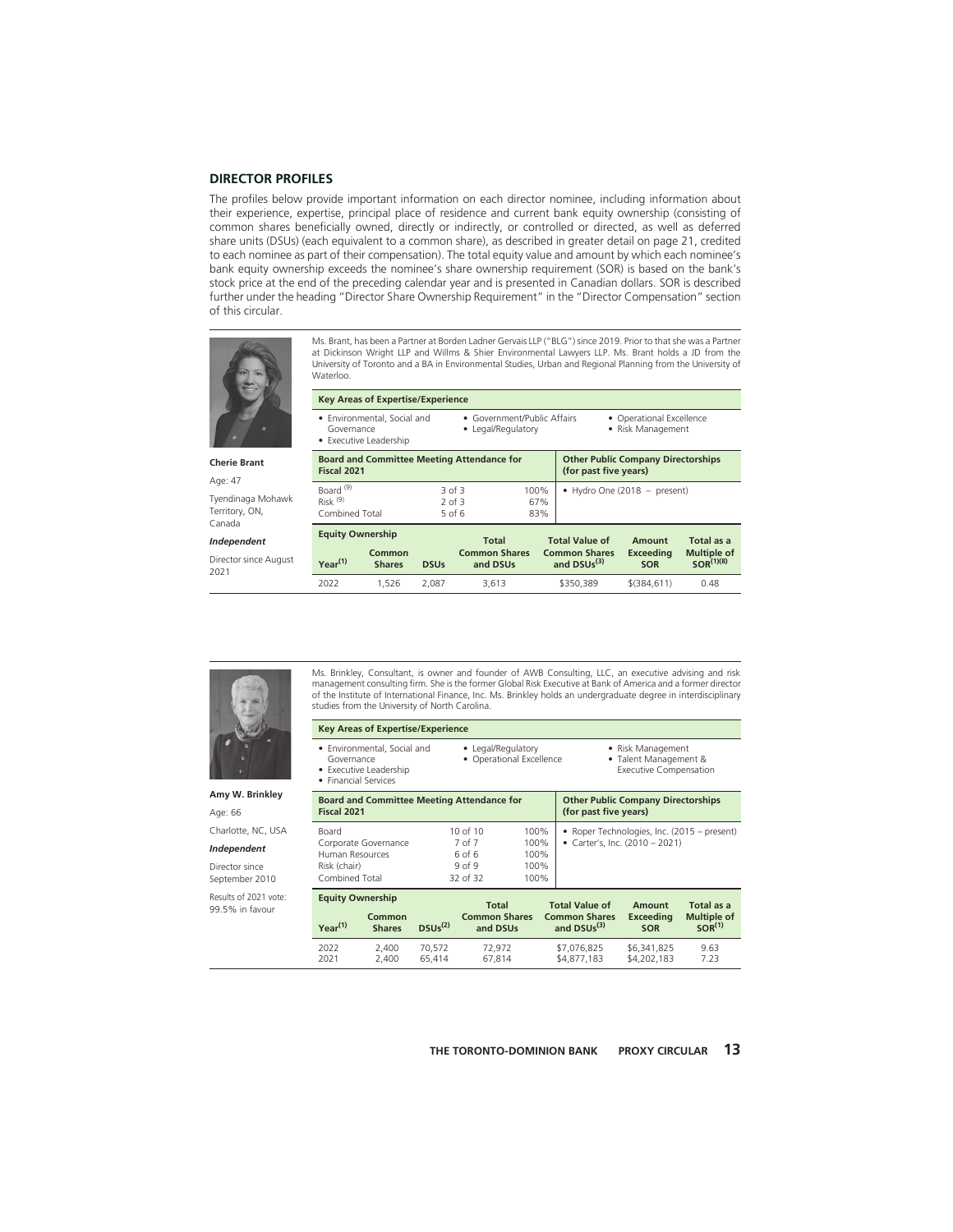

#### **Brian C. Ferguson**

Age: 65

Calgary, AB, Canada

### *Independent*

Director since March 2015

Results of 2021 vote: 99.1% in favour

Designated Audit Committee Financial  $Expert<sup>(4)</sup>$ 

Mr. Ferguson is a Corporate Director. He is the former President & Chief Executive Officer of Cenovus Energy Inc., a Canadian integrated oil company, a position he held from December 2009 to November 2017. Prior to that, Mr. Ferguson was the Executive Vice-President and Chief Financial Officer of Encana Corporation. Mr. Ferguson holds an undergraduate degree in commerce from the University of Alberta. Mr. Ferguson is a Chartered Professional Accountant, a Chartered Accountant and a Fellow of Chartered Professional Accountants Alberta.

### **Key Areas of Expertise/Experience**

• Audit/Accounting

• Capital Markets/Treasury

• Environmental, Social and Governance • Executive Leadership

• Government/Public Affairs

• Risk Management

| Fiscal 2021                       |                |                                                | <b>Board and Committee Meeting Attendance for</b> |                                               | <b>Other Public Company Directorships</b><br>(for past five years) |                                                        |              |  |  |  |
|-----------------------------------|----------------|------------------------------------------------|---------------------------------------------------|-----------------------------------------------|--------------------------------------------------------------------|--------------------------------------------------------|--------------|--|--|--|
| Board<br>Audit<br>Combined Total  |                | 10 of 10<br>9 <sub>of</sub> 10<br>$19$ of $20$ |                                                   | 100%<br>90%<br>95%                            | • Cenovus Energy Inc. $(2009 - 2017)$                              |                                                        |              |  |  |  |
| <b>Equity Ownership</b><br>Common |                | <b>Total</b><br><b>Common Shares</b>           |                                                   | <b>Total Value of</b><br><b>Common Shares</b> | Amount<br>Exceeding                                                | Total as a<br><b>Multiple of</b><br>SOR <sup>(1)</sup> |              |  |  |  |
| $Year^{(1)}$                      | <b>Shares</b>  | <b>DSUs</b>                                    | and DSUs                                          |                                               | and DSU <sub>s</sub> <sup>(3)</sup>                                | <b>SOR</b>                                             |              |  |  |  |
| 2022<br>2021                      | 4.573<br>4.573 | 29.549<br>25.747                               | 34.122<br>30.320                                  |                                               | \$3,309,152<br>\$2,180,614                                         | \$2,574,152<br>\$1,505.614                             | 4.50<br>3.23 |  |  |  |



Age: 67 Princeton, NJ, USA *Independent* Director since March 2012 Results of 2021 vote: 99.6% in favour

Ms. Goggins is a Corporate Director. She is the former Worldwide Chairman, Consumer Group at Johnson & Johnson and former member of its Executive Committee from 2001 to 2011. Ms. Goggins holds an undergraduate degree in food chemistry from the University of Wisconsin and a master's degree in management from the Kellogg School of Management, Northwestern University.

|                                                                                                                         | <b>Key Areas of Expertise/Experience</b>              |                  |                                                       |  |                                                                               |                                                                     |                                                        |  |  |
|-------------------------------------------------------------------------------------------------------------------------|-------------------------------------------------------|------------------|-------------------------------------------------------|--|-------------------------------------------------------------------------------|---------------------------------------------------------------------|--------------------------------------------------------|--|--|
| Governance                                                                                                              | • Environmental, Social and<br>• Executive Leadership |                  | · Marketing/Digital/Data<br>Operational<br>Excellence |  | • Risk Management<br>· Talent Management &<br><b>Executive Compensation</b>   |                                                                     |                                                        |  |  |
| Fiscal 2021                                                                                                             |                                                       |                  | <b>Board and Committee Meeting Attendance for</b>     |  | <b>Other Public Company Directorships</b><br>(for past five years)            |                                                                     |                                                        |  |  |
| 10 of 10<br>Board<br>100%<br><b>Risk</b><br>9 <sub>0</sub> f <sub>9</sub><br>100%<br>Combined Total<br>19 of 19<br>100% |                                                       |                  |                                                       |  | • Bayer AG (2017 - present)<br>· SIG Combibloc Group AG<br>$(2018 - present)$ | • IQVIA (2017 – present) (formerly<br>Quintiles IMS Holdings, Inc.) |                                                        |  |  |
| <b>Equity Ownership</b><br>Year <sup>(1)</sup>                                                                          | Common<br><b>Shares</b>                               | <b>DSUs</b>      | <b>Total</b><br><b>Common Shares</b><br>and DSUs      |  | <b>Total Value of</b><br><b>Common Shares</b><br>and $DSUs(3)$                | Amount<br><b>Exceeding</b><br><b>SOR</b>                            | Total as a<br><b>Multiple of</b><br>SOR <sup>(1)</sup> |  |  |
| 2022<br>2021                                                                                                            | 8.800<br>8.800                                        | 47.617<br>43,196 | 56,417<br>51,996                                      |  | \$5,471,321<br>\$3,739,552                                                    | \$4,736,321<br>\$3,064,552                                          | 7.44<br>5.54                                           |  |  |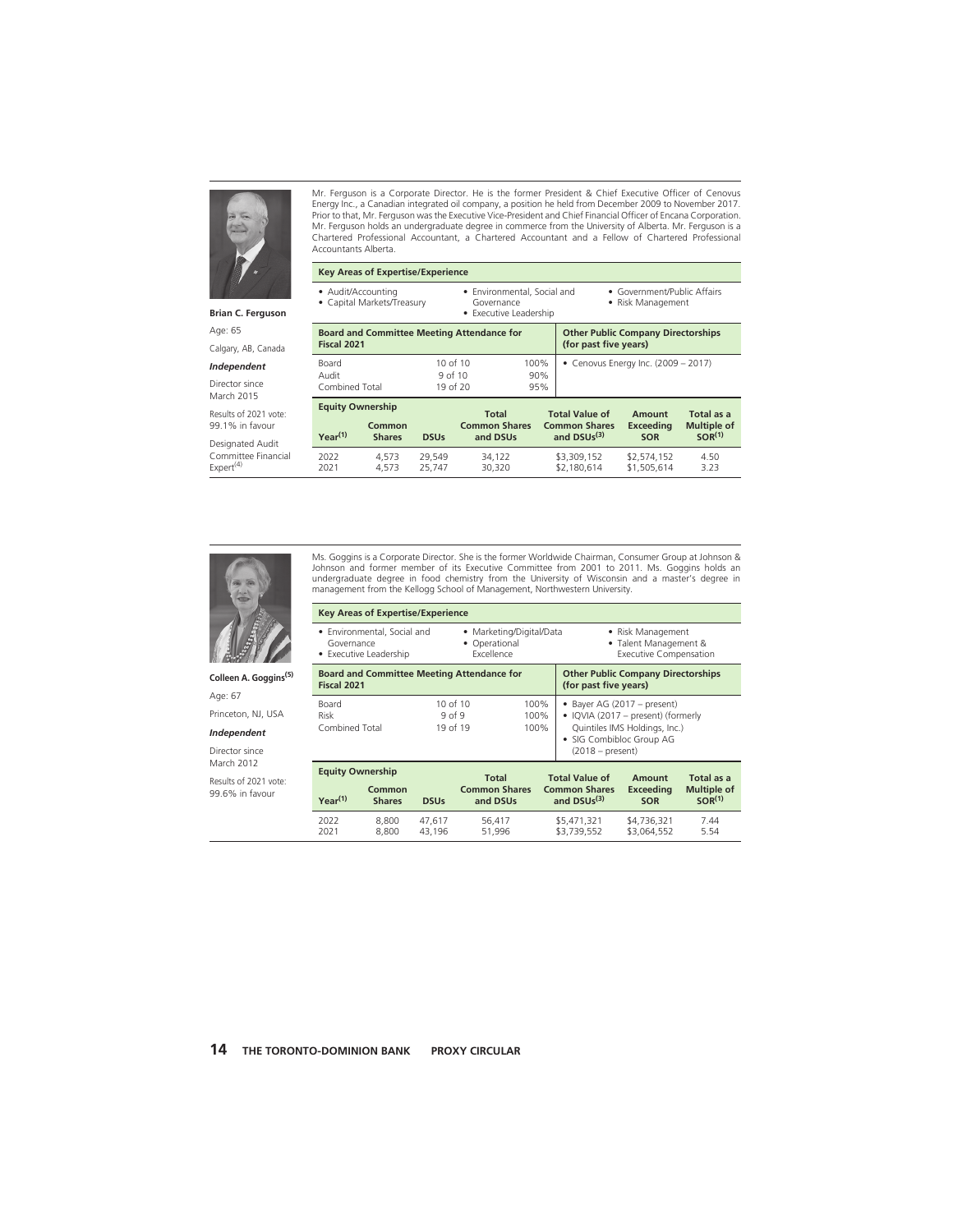

**Jean-René Halde**

Age: 73

Saint-Laurent, QC, Canada

#### *Independent*

Director since December 2015

Results of 2021 vote: 99.8% in favour

Mr. Halde is a Corporate Director. He is the former President and Chief Executive Officer of the Business Development Bank of Canada from June 2005 to June 2015. Prior to June 2005, Mr. Halde held chief executive officer positions at several companies, including Metro-Richelieu Inc., Culinar Inc., and Livingston Group Inc. Mr. Halde holds an undergraduate degree from the Collège Saint-Marie, a master's degree in Economics from the University of Western Ontario, and a master's degree in business administration from the Harvard Business School.

|                                                                           | <b>Key Areas of Expertise/Experience</b>          |                  |                                                                    |                      |                                                                |                                   |                                                        |  |
|---------------------------------------------------------------------------|---------------------------------------------------|------------------|--------------------------------------------------------------------|----------------------|----------------------------------------------------------------|-----------------------------------|--------------------------------------------------------|--|
|                                                                           | • Audit/Accounting<br>• Executive Leadership      |                  | • Financial Services<br>• Government/Public Affairs                |                      | • Marketing/Digital/Data<br>• Risk Management                  |                                   |                                                        |  |
| Fiscal 2021                                                               | <b>Board and Committee Meeting Attendance for</b> |                  | <b>Other Public Company Directorships</b><br>(for past five years) |                      |                                                                |                                   |                                                        |  |
| Board<br>Audit<br>Combined Total                                          |                                                   |                  | 10 of 10<br>10 of $10$<br>20 of 20                                 | 100%<br>100%<br>100% | • D-BOX Technologies Inc. (2018 - 2020)                        |                                   |                                                        |  |
| <b>Equity Ownership</b><br>Common<br>Year <sup>(1)</sup><br><b>Shares</b> |                                                   | <b>DSUs</b>      | <b>Total</b><br><b>Common Shares</b><br>and DSUs                   |                      | <b>Total Value of</b><br><b>Common Shares</b><br>and $DSUs(3)$ | Amount<br>Exceeding<br><b>SOR</b> | Total as a<br><b>Multiple of</b><br>SOR <sup>(1)</sup> |  |
| 2022<br>2021                                                              | 2.000<br>2.000                                    | 24.697<br>21.178 | 26.697<br>23.178                                                   |                      | \$2,589,075<br>\$1,666,962                                     | \$1.854.075<br>\$991.962          | 3.52<br>2.47                                           |  |



99.8% in favour

Mr. Kepler is a Corporate Director. He is the former Executive Vice President of The Dow Chemical Company, a chemical, plastics and advanced materials manufacturer, from March 2008 to January 2015. As an Executive Vice President, Mr. Kepler had responsibility for Business Services, and was the Chief Sustainability Officer and Chief Information Officer of The Dow Chemical Company. Mr. Kepler holds an undergraduate degree in chemical engineering from the University of California, Berkeley.

|                       | • Environmental, Social and<br>Govemance<br>• Executive Leadership |                                           | • Operational Excellence<br>• Risk Management |                                        | • Talent Management &<br><b>Executive Compensation</b><br>• Technology Management |                 |
|-----------------------|--------------------------------------------------------------------|-------------------------------------------|-----------------------------------------------|----------------------------------------|-----------------------------------------------------------------------------------|-----------------|
| David E. Kepler       | <b>Board and Committee Meeting Attendance for</b>                  | <b>Other Public Company Directorships</b> |                                               |                                        |                                                                                   |                 |
| Age: 69               | Fiscal 2021                                                        |                                           |                                               | (for past five years)                  |                                                                                   |                 |
| Sanford, MI, USA      | Board                                                              | 10 of $10$                                | 100%                                          |                                        | • Autoliv Inc. (2015 - 2021)                                                      |                 |
| Independent           | Human Resources<br>Risk                                            | 6 of 6<br>9 <sub>of</sub> 9               | 100%<br>100%                                  |                                        | • Teradata Corporation (2007 - 2021)                                              |                 |
| Director since        | Combined Total                                                     | 25 of 25                                  | 100%                                          |                                        |                                                                                   |                 |
| December 2013         | <b>Equity Ownership</b>                                            |                                           |                                               |                                        |                                                                                   |                 |
| Results of 2021 vote: | Common                                                             | <b>Total</b><br>Common Charge             |                                               | <b>Total Value of</b><br>Common Charge | Amount<br>Evropding                                                               | Total as a<br>M |

**Key Areas of Expertise/Experience**

| <b>EQUILY OWNERSHIP</b>                                       |                |                                  | <b>Total</b>                          | <b>Total Value of</b>      | Amount                                   | Total as a   |
|---------------------------------------------------------------|----------------|----------------------------------|---------------------------------------|----------------------------|------------------------------------------|--------------|
| Common<br>Year <sup>(1)</sup><br><b>Shares</b><br><b>DSUs</b> |                | <b>Common Shares</b><br>and DSUs | <b>Common Shares</b><br>and $DSUs(3)$ | Exceeding<br><b>SOR</b>    | <b>Multiple of</b><br>SOR <sup>(1)</sup> |              |
| 2022<br>2021                                                  | 7.006<br>7.006 | 18.579<br>16.668                 | 25.585<br>23.674                      | \$2,481,233<br>\$1,702,634 | \$1,746,233<br>\$1,027,634               | 3.38<br>2.52 |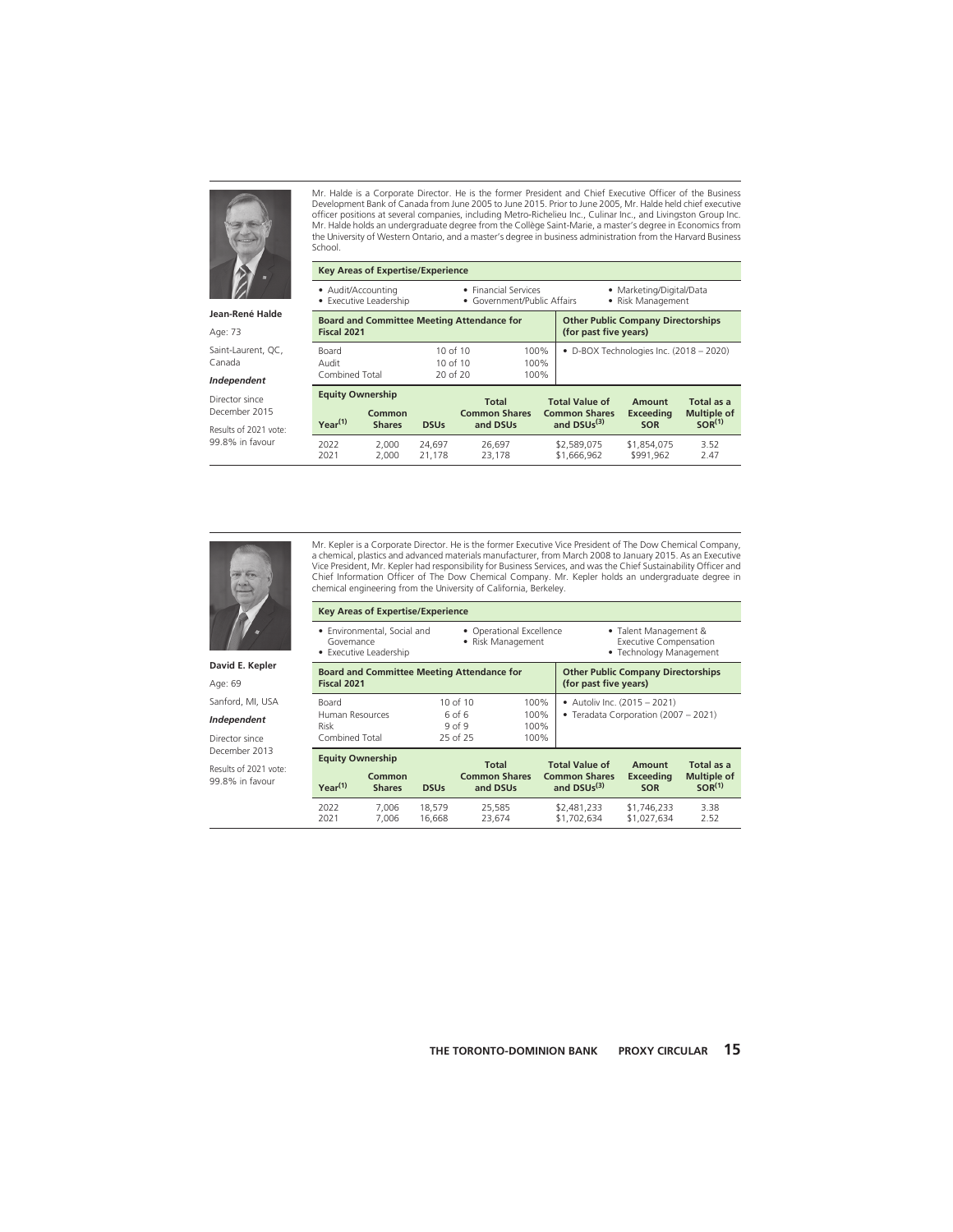

**Brian M. Levitt**

Age: 74

Kingston, ON, Canada

#### *Independent*

Director since December 2008

Board Chair since January 2011

Results of 2021 vote: 99.2% in favour

Mr. Levitt is the chair of the board of directors of the bank. He is the former President and then Chief Executive Officer of Imasco Limited, a Canadian consumer goods and services company. Mr. Levitt also previously served in various executive and non-executive leadership positions at the law firm Osler, Hoskin & Harcourt LLP. Mr. Levitt holds a law degree from the University of Toronto, where he also completed his Bachelor of Applied Science degree in Civil Engineering.

**Key Areas of Expertise/Experience**

- Capital Markets/Treasury • Executive Leadership
- Financial Services • Government/Public Affairs

• Legal/Regulatory • Talent Management &

Executive Compensation

| <b>Board and Committee Meeting Attendance for</b><br>Fiscal 2021           | <b>Other Public Company Directorships</b><br>(for past five years) |                              |                                                                                                                                                                                                                                         |
|----------------------------------------------------------------------------|--------------------------------------------------------------------|------------------------------|-----------------------------------------------------------------------------------------------------------------------------------------------------------------------------------------------------------------------------------------|
| Board<br>Corporate Governance (chair)<br>Human Resources<br>Combined Total | 10 of 10<br>7 of 7<br>6 <sub>of</sub> 6<br>23 of 23                | 100%<br>100%<br>100%<br>100% | • The Charles Schwab Corporation<br>$(2020 - present)$<br>• Xebec Adsorption (2021 - present)<br>• Domtar Corporation (2007 - 2021)<br>• Stelco Holdings Inc. $(2017 - 2019)$<br>• TD Ameritrade Holding Corporation<br>$(2016 - 2020)$ |
| <b>Equity Ownership</b>                                                    | $T - 4 - 1$                                                        |                              | $T = 4 - 1$ Malue of<br>$T = 4 - 1 = 2$<br>$A_{\text{max}}$ and $A$                                                                                                                                                                     |

| <b>EQUILY OWNERSHIP</b> |                                        |                    | Total                            | <b>Total Value of</b>                 | Amount                      | Total as a                               |  |
|-------------------------|----------------------------------------|--------------------|----------------------------------|---------------------------------------|-----------------------------|------------------------------------------|--|
| Year <sup>(1)</sup>     | Common<br><b>DSUs</b><br><b>Shares</b> |                    | <b>Common Shares</b><br>and DSUs | <b>Common Shares</b><br>and $DSUs(3)$ | Exceeding<br><b>SOR</b>     | <b>Multiple of</b><br>SOR <sup>(1)</sup> |  |
| 2022<br>2021            | 30,000<br>30,000                       | 126.412<br>116.952 | 156.412<br>146.952               | \$15,168,836<br>\$10,568,788          | \$13,713,836<br>\$9,233,788 | 10.43<br>7.92                            |  |



**Alan N. MacGibbon** Age: 65 Oakville, ON, Canada *Independent* Director since April 2014

Mr. MacGibbon is a Corporate Director. He is the former Managing Partner and Chief Executive of Deloitte LLP (Canada) prior to June 2012, and also served as Global Managing Director, Quality, Strategy and Communications of Deloitte Touche Tohmatsu Limited from June 2011 to September 2013 and Senior Counsel to Deloitte LLP (Canada) from June 2012 to December 2013. Mr. MacGibbon holds an undergraduate degree in business administration and an honorary doctorate degree from the University of New Brunswick. Mr. MacGibbon is a Chartered Professional Accountant, a Chartered Accountant and a Fellow of the Chartered Professional Accountants Ontario.

| <b>Key Areas of Expertise/Experience</b>                        |                                                                        |                                                                    |                               |  |
|-----------------------------------------------------------------|------------------------------------------------------------------------|--------------------------------------------------------------------|-------------------------------|--|
| • Audit/Accounting<br>· Environmental, Social<br>and Governance | • Executive Leadership<br>• Risk Management<br>• Technology Management |                                                                    |                               |  |
| <b>Board and Committee Meeting Attendance for</b>               |                                                                        | <b>Other Public Company Directorships</b><br>(for past five years) |                               |  |
| Fiscal 2021                                                     |                                                                        |                                                                    |                               |  |
| Board                                                           | $10$ of $10$                                                           | 100%                                                               | • CAE Inc. $(2015 - present)$ |  |
| Audit (chair)                                                   | $10$ of $10$                                                           | 100%                                                               |                               |  |
| Corporate Governance                                            | 7 of 7                                                                 | 100%                                                               |                               |  |
| Risk                                                            | 9 <sub>0</sub> f <sub>9</sub>                                          | 100%                                                               |                               |  |
| Combined Total                                                  | 36 of 36                                                               | 100%                                                               |                               |  |

Results of 2021 vote: 99.8% in favour

Designated Audit Committee Financial  $Expert<sup>(4)</sup>$ 

**Equity Ownership Common**

| $= 9.44$            |                                         | <b>Total</b> | <b>Total Value of</b>            | Amount                                | Total as a              |                                          |  |
|---------------------|-----------------------------------------|--------------|----------------------------------|---------------------------------------|-------------------------|------------------------------------------|--|
| Year <sup>(1)</sup> | Common<br>$DSUs^{(2)}$<br><b>Shares</b> |              | <b>Common Shares</b><br>and DSUs | <b>Common Shares</b><br>and $DSUs(3)$ | Exceeding<br><b>SOR</b> | <b>Multiple of</b><br>SOR <sup>(1)</sup> |  |
| 2022                | 4.076                                   | 49.933       | 54.009                           | \$5,237,793                           | \$4,502,793             | 7.13                                     |  |
| 2021                | 4.076                                   | 43.361       | 47.437                           | \$3,411,669                           | \$2,736,669             | 5.05                                     |  |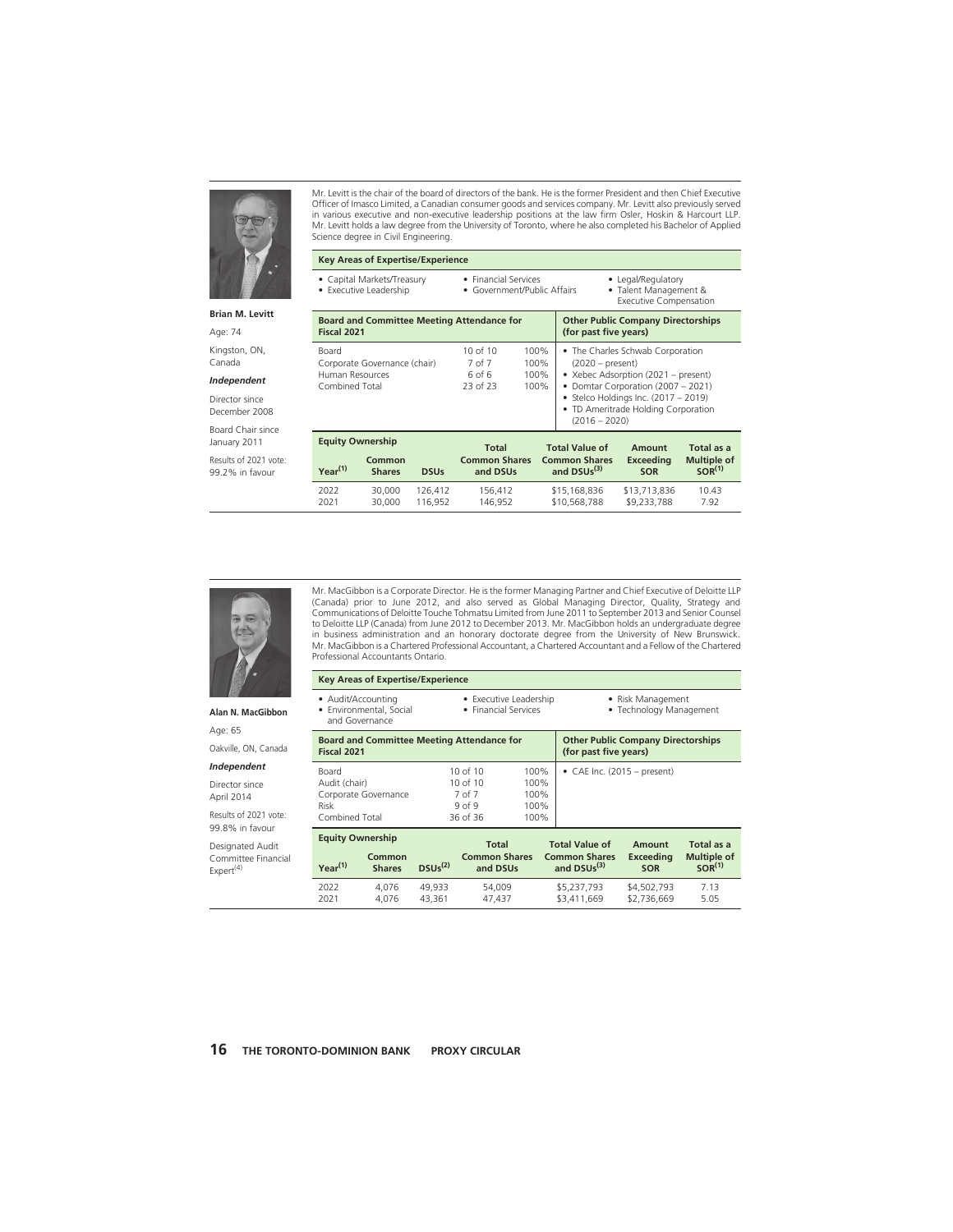

Ms. Maidment is a Corporate Director. Ms. Maidment is the former Chief Financial and Administrative Officer of BMO Financial Group from 2007 to 2009 and also served as the Senior Executive Vice President and Chief Financial Officer of BMO from 2003 to 2007. Prior to that, she held several executive positions, including Chief Financial Officer, with Clarica Life Insurance Company. Ms. Maidment holds an undergraduate degree in commerce from McMaster University. Ms. Maidment is a Chartered Professional Accountant, a Chartered Accountant and a Fellow of the Chartered Professional Accountants Ontario.

### **Karen E. Maidment**

Age: 63

Cambridge, ON, Canada

### *Independent*

Director since September 2011

Results of 2021 vote: 99.5% in favour

|  | <b>Key Areas of Expertise/Experience</b> |
|--|------------------------------------------|
|  |                                          |

- 
- Audit/Accounting<br>• Capital Markets/Tr • Capital Markets/Treasury
- Environmental, Social and
- Financial Services
- Governance
- Insurance

• Executive Leadership

- Risk Management
- Talent Management &
- Executive Compensation

| Fiscal 2021                                                                        | <b>Board and Committee Meeting Attendance for</b>                                        | <b>Other Public Company Directorships</b><br>(for past five years) |                                                                |                                   |                                                        |
|------------------------------------------------------------------------------------|------------------------------------------------------------------------------------------|--------------------------------------------------------------------|----------------------------------------------------------------|-----------------------------------|--------------------------------------------------------|
| Board<br>Corporate Governance<br>Human Resources (chair)<br>Risk<br>Combined Total | $10$ of $10$<br>7 of 7<br>6 <sub>of</sub> 6<br>9 <sub>0</sub> f <sub>9</sub><br>32 of 32 | 100%<br>100%<br>100%<br>100%<br>100%                               | • TD Ameritrade Holding Corporation<br>$(2010 - 2020)$         |                                   |                                                        |
| <b>Equity Ownership</b><br>Common<br>Year <sup>(1)</sup><br><b>Shares</b>          | <b>Total</b><br><b>Common Shares</b><br>DSUs <sup>(2)</sup><br>and DSUs                  |                                                                    | <b>Total Value of</b><br><b>Common Shares</b><br>and $DSUs(3)$ | Amount<br>Exceeding<br><b>SOR</b> | Total as a<br><b>Multiple of</b><br>SOR <sup>(1)</sup> |

2022 11,590 57,027 68,617 \$6,654,477 \$5,919,477 9.05 2021 11,590 51,626 63,216 \$4,546,495 \$3,871,495 6.74



**Bharat B. Masrani** Age: 65 Toronto, ON, Canada *Non-Independent(6)* Director since April 2014 Results of 2021 vote: 99.5% in favour

was the Chief Operating Officer of the bank. Prior to July 2013, he was Group Head, U.S. Personal and Commercial Banking of the bank and President and Chief Executive Officer, TD Bank US Holding Company and TD Bank, N.A. Mr. Masrani holds an undergraduate degree in administrative studies from York University and a master's degree in business administration from the Schulich School of Business, York University. **Key Areas of Expertise/Experience**

Mr. Masrani is the Group President and Chief Executive Officer of the bank. From July 2013 to October 2014, Mr. Masrani

| • Executive Leadership<br>• Financial Services  | • Capital Markets/Treasury                        | • Legal/Regulatory<br>• Operational Excellence<br>• Risk Management | • Talent Management &<br><b>Executive Compensation</b><br>• Technology Management                                |                                                                                                                          |  |  |
|-------------------------------------------------|---------------------------------------------------|---------------------------------------------------------------------|------------------------------------------------------------------------------------------------------------------|--------------------------------------------------------------------------------------------------------------------------|--|--|
| Fiscal 2021                                     | <b>Board and Committee Meeting Attendance for</b> |                                                                     | <b>Other Public Company Directorships</b><br>(for past five years)                                               |                                                                                                                          |  |  |
| Board                                           |                                                   | 10 of $10$                                                          | • The Charles Schwab Corporation<br>$(2020 - present)$<br>• TD Ameritrade Holding Corporation<br>$(2013 - 2020)$ |                                                                                                                          |  |  |
| <b>Equity Ownership</b><br>Y <sub>Par</sub> (1) | Common<br><b>Shares</b>                           | DSU <sub>5</sub> (7)                                                | <b>Total</b><br><b>Common Shares</b><br>and DSUs                                                                 | For required and actual share<br>ownership as an executive, see<br>"Share Ownership Requirements"<br>on pages 52 and 68. |  |  |
| 2022<br>2021                                    | 876,140<br>837.579                                | 315,710<br>304,473                                                  | 1,191,850<br>1,142,052                                                                                           |                                                                                                                          |  |  |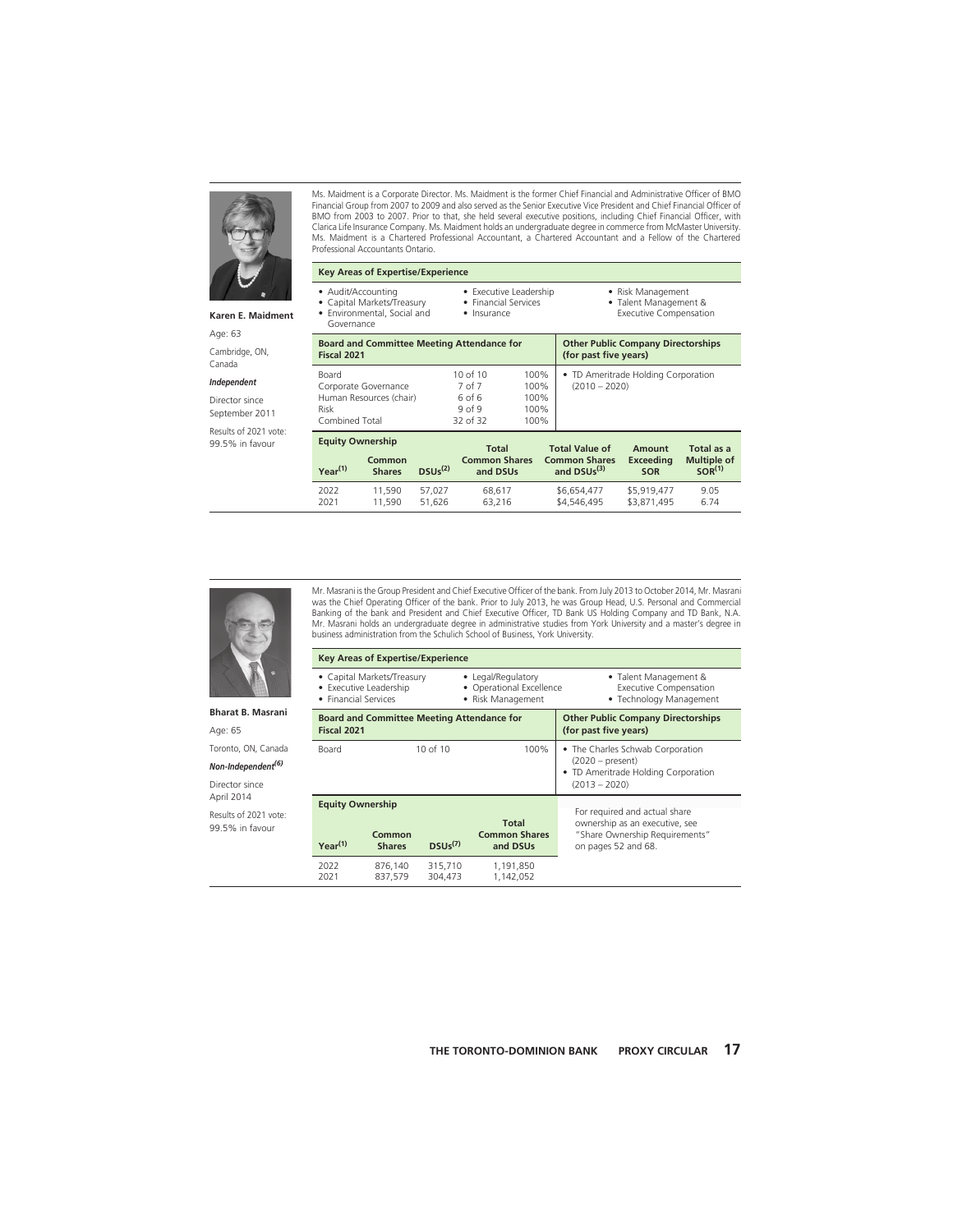

#### **Nadir H. Mohamed**

Age: 65

Toronto, ON, Canada

#### *Independent*

Director since April 2008

Results of 2021 vote: 98.4% in favour

Mr. Mohamed is a Corporate Director. He is the former President and Chief Executive Officer of Rogers Communications Inc., a diversified Canadian communications and media company, from March 2009 to December 2013. Prior to that, Mr. Mohamed was the President and Chief Operating Officer, Communications Group of Rogers Communications Inc. Mr. Mohamed holds an undergraduate degree in commerce from the University of British Columbia. Mr. Mohamed is a Chartered Professional Accountant, a Chartered Accountant and a Fellow of the Chartered Professional Accountants British Columbia.

### **Key Areas of Expertise/Experience**

- Capital Markets/Treasury • Executive Leadership
- Marketing/Digital/Data • Operational Excellence

• Talent Management & Executive Compensation

• Technology Management

| Fiscal 2021                                                        | <b>Board and Committee Meeting Attendance for</b>               | <b>Other Public Company Directorships</b><br>(for past five years) |                                                                |                                                                                                                                                 |                                                        |
|--------------------------------------------------------------------|-----------------------------------------------------------------|--------------------------------------------------------------------|----------------------------------------------------------------|-------------------------------------------------------------------------------------------------------------------------------------------------|--------------------------------------------------------|
| Board<br>Human Resources<br>Combined Total                         | 10 of 10<br>6 <sub>of</sub> 6<br>16 of 16                       |                                                                    | • Alignvest Acquisition II Corporation<br>$(2017 - 2019)$      | • Cineplex Inc. $(2017 - present)$<br>. Trilogy International Partners Inc.<br>(2015 – present) (formerly Alignyest<br>Acquisition Corporation) |                                                        |
| <b>Equity Ownership</b><br>Common<br>$Year^{(1)}$<br><b>Shares</b> | <b>Total</b><br><b>Common Shares</b><br>and DSUs<br><b>DSUs</b> |                                                                    | <b>Total Value of</b><br><b>Common Shares</b><br>and $DSUs(3)$ | Amount<br><b>Exceeding</b><br><b>SOR</b>                                                                                                        | Total as a<br><b>Multiple of</b><br>SOR <sup>(1)</sup> |

2022 14,200 75,109 89,309 \$8,661,187 \$7,926,187 11.78

2021 14,200 69,929 84,129 \$6,050,558 \$5,375,558 8.96

• Telus Corporation (2017 – 2019)



**Claude Mongeau**

Age: 60 Montreal, QC, Canada

#### *Independent*

Director since March 2015

Results of 2021 vote: 99.9% in favour

Designated Audit Committee Financial  $Expert^{(4)}$ 

Mr. Mongeau is a Corporate Director. He is the former President and Chief Executive Officer of Canadian National Railway Company, a North American railroad and transportation company, from January 2010 to June 2016. Prior to that, Mr. Mongeau was Executive Vice-President and Chief Financial Officer of Canadian National Railway Company. Mr. Mongeau holds an undergraduate degree in psychology from the Université du Québec à Montréal and a master's degree in business administration from McGill University.

| <b>Key Areas of Expertise/Experience</b>                         |                                                                     |                                                         |                                                                                                |  |  |  |  |  |  |
|------------------------------------------------------------------|---------------------------------------------------------------------|---------------------------------------------------------|------------------------------------------------------------------------------------------------|--|--|--|--|--|--|
| • Audit/Accounting<br>• Capital Markets/Treasury                 | • Environmental, Social and<br>Governance<br>• Executive Leadership | • Government/Public Affairs<br>• Operational Excellence |                                                                                                |  |  |  |  |  |  |
| <b>Board and Committee Meeting Attendance for</b><br>Fiscal 2021 |                                                                     | <b>Environmental and Social Matters</b>                 |                                                                                                |  |  |  |  |  |  |
| Board<br>Audit<br>Combined Total                                 | 10 of 10<br>10 of 10<br>20 of 20                                    | 100%<br>100%<br>100%                                    | • Cenovus Energy Inc. (2016 - present)<br>• Norfolk Southern Corporation<br>$(2019 - present)$ |  |  |  |  |  |  |

| <b>Equity Ownership</b> |                                        |                  | <b>Total</b>                     | <b>Total Value of</b>                           | Amount                     | Total as a                               |  |
|-------------------------|----------------------------------------|------------------|----------------------------------|-------------------------------------------------|----------------------------|------------------------------------------|--|
| Year <sup>(1)</sup>     | Common<br><b>Shares</b><br><b>DSUs</b> |                  | <b>Common Shares</b><br>and DSUs | <b>Common Shares</b><br>and DSUs <sup>(3)</sup> | Exceeding<br><b>SOR</b>    | <b>Multiple of</b><br>SOR <sup>(1)</sup> |  |
| 2022<br>2021            | 45.787<br>36.547                       | 28.449<br>24.796 | 74.236<br>61.343                 | \$7,199,407<br>\$4,411,789                      | \$6,464,407<br>\$3,736,789 | 9.80<br>6.54                             |  |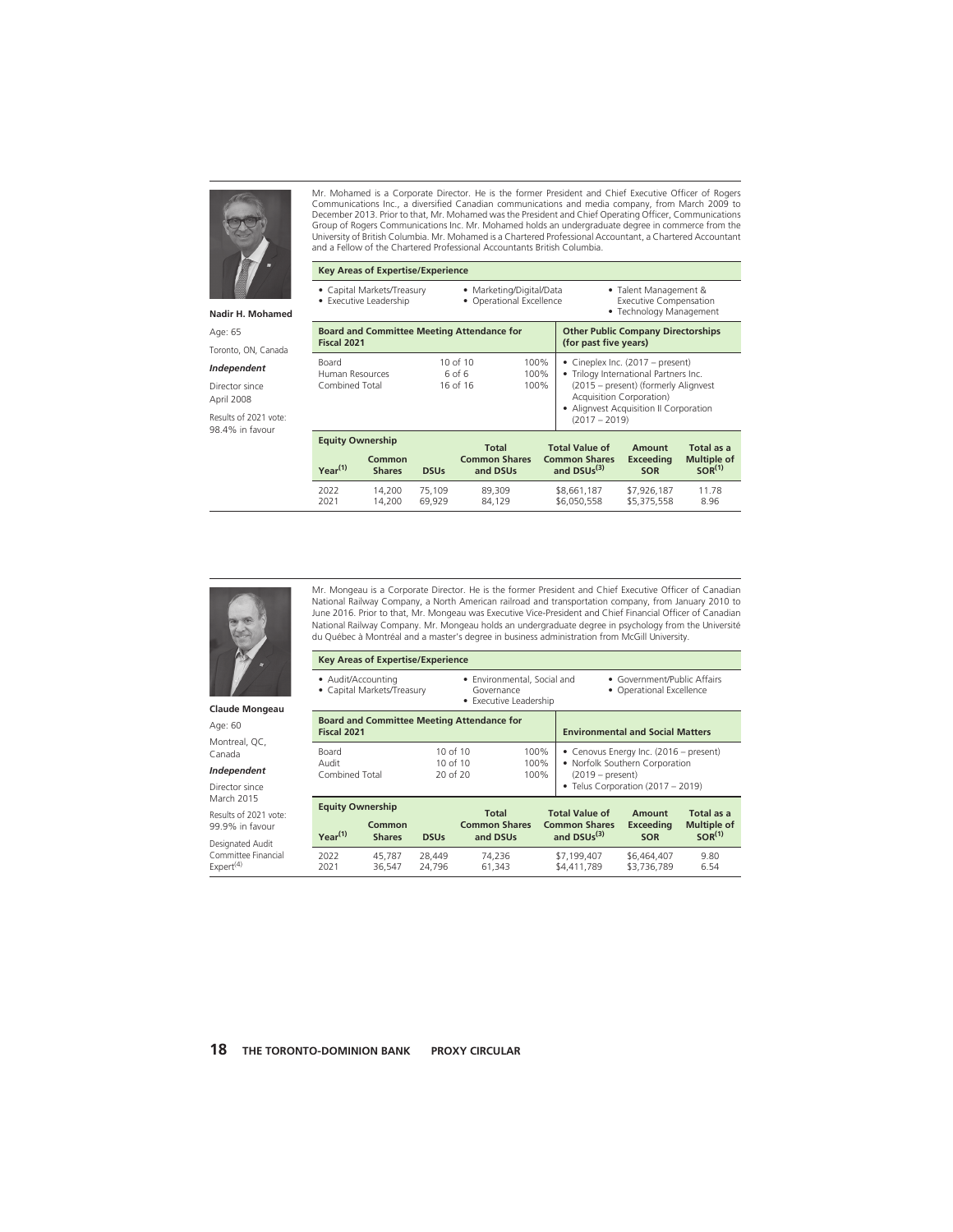

**S. Jane Rowe**

Age: 62

Toronto, ON, Canada

*Independent*

Director since April 2020

Results of 2021 vote: 99.9% in favour

Designated Audit Committee Financial Expert<sup>(4)</sup> Ms. Rowe is the Vice Chair, Investments, Ontario Teachers' Pension Plan ("Ontario Teachers") and formerly the Executive Managing Director, Equities, Ontario Teachers, an independent organization responsible for administering and managing the assets of the Ontario Teachers' Pension Plan for the benefit of active and retired teachers of Ontario, and also served as Senior Managing Director, Ontario Teachers' Private Capital from 2010 to 2018. Prior to that, Ms. Rowe held several executive positions at Scotiabank from 1987 to 2010 including President and Chief Executive Officer of Scotia Mortgage Corporation and Roynat Capital Inc. Ms. Rowe holds an undergraduate degree in commerce from the Memorial University of Newfoundland and a master's degree in business administration from the Schulich School of Business, York University.

| <b>Key Areas of Expertise/Experience</b>                                                 |                                                                                    |                                           |                                                                    |                                                                |                                                                                               |                                                        |              |  |  |
|------------------------------------------------------------------------------------------|------------------------------------------------------------------------------------|-------------------------------------------|--------------------------------------------------------------------|----------------------------------------------------------------|-----------------------------------------------------------------------------------------------|--------------------------------------------------------|--------------|--|--|
|                                                                                          | • Audit/Accounting<br>• Capital Markets/Treasury                                   |                                           | • Executive Leadership<br>• Financial Services                     |                                                                | • Operational Excellence<br>• Risk Management                                                 |                                                        |              |  |  |
| Fiscal 2021                                                                              | <b>Board and Committee Meeting Attendance for</b>                                  |                                           | <b>Other Public Company Directorships</b><br>(for past five years) |                                                                |                                                                                               |                                                        |              |  |  |
| Board<br>Audit                                                                           | $10$ of $10$<br>100%<br>$10$ of $10$<br>100%<br>20 of 20<br>Combined Total<br>100% |                                           |                                                                    |                                                                | • Enbridge $(2021 - present)$<br>• Premier Lotteries Capital UK Limited<br>$(2019 - present)$ |                                                        |              |  |  |
| <b>Equity Ownership</b><br>Common<br>Year <sup>(1)</sup><br><b>Shares</b><br><b>DSUs</b> |                                                                                    | Total<br><b>Common Shares</b><br>and DSUs |                                                                    | <b>Total Value of</b><br><b>Common Shares</b><br>and $DSUs(3)$ | Amount<br><b>Exceeding</b><br><b>SOR</b>                                                      | Total as a<br><b>Multiple of</b><br>SOR <sup>(1)</sup> |              |  |  |
| 2022<br>2021                                                                             | 12.710<br>11.273                                                                   | 4.192<br>2.793                            | 16.902<br>14.066                                                   |                                                                | \$1,639,156<br>\$1.011.627                                                                    | \$904.156<br>\$336.627                                 | 2.23<br>1.50 |  |  |

- (1) Common share and DSU equity ownership amounts for 2022 are as of February 7, 2022. Common share and DSU equity ownership amounts for 2021 are as of February 1, 2021. The total equity value and amount by which it exceeds the director's share ownership requirement (SOR) is based on the bank's stock price at the end of the preceding calendar year and is presented in Canadian dollars. For fiscal 2022, the SOR requirement for the Board Chair is \$1,455,000 and for independent directors is \$735,000. For fiscal 2021, the SOR requirement for the Board Chair was \$1,335,000 and for independent directors was \$675,000.
- (2) Ms. Brinkley's, Ms. Maidment's and Mr. MacGibbon's total DSUs include DSUs earned in respect of service on the boards of TD Group US Holdings LLC, TD Bank US Holding Company, TD Bank, N.A. and TD Bank USA, N.A. for 2021 and 2022.
- (3) For 2022 and 2021, respectively, securities held were valued at the closing price of common shares on the Toronto Stock Exchange (TSX) on December 31, 2021 (\$96.98) and December 31, 2020 (\$71.92).
- (4) As defined in Item 407(d)(5)(ii) of Regulation S-K, promulgated by the SEC.
- (5) Ms. Goggins was, prior to June 14, 2016, a director of Valeant Pharmaceuticals International, Inc. (Valeant). Management cease trade orders were issued for directors and officers of Valeant by the Autorité des Marchés financiers (Quebec) while Ms. Goggins was a director of Valeant. These orders were effective from March 31, 2016 to April 29, 2016 and from May 17, 2016 to June 8, 2016.
- (6) Because of his position, Mr. Masrani, Group President and Chief Executive Officer of the bank, is not considered "independent" under bank policy or the Canadian Securities Administrators' *National Policy 58-201 — Corporate Governance Guidelines* and is "affiliated" under the Bank Act.
- (7) Mr. Masrani's DSUs total includes vesting share units (VSUs), which are comparable to DSUs and all of which have previously vested. Mr. Masrani held a total of 122,376 VSUs as of February 7, 2022 and 118,021 VSUs as of February 1, 2021. Additional details on VSUs can be found on page 46.
- (8) Directors have five years from their respective first election date to meet the SOR.
- (9) Ms. Brant was appointed to the Board and the Risk Committee on August 25, 2021.